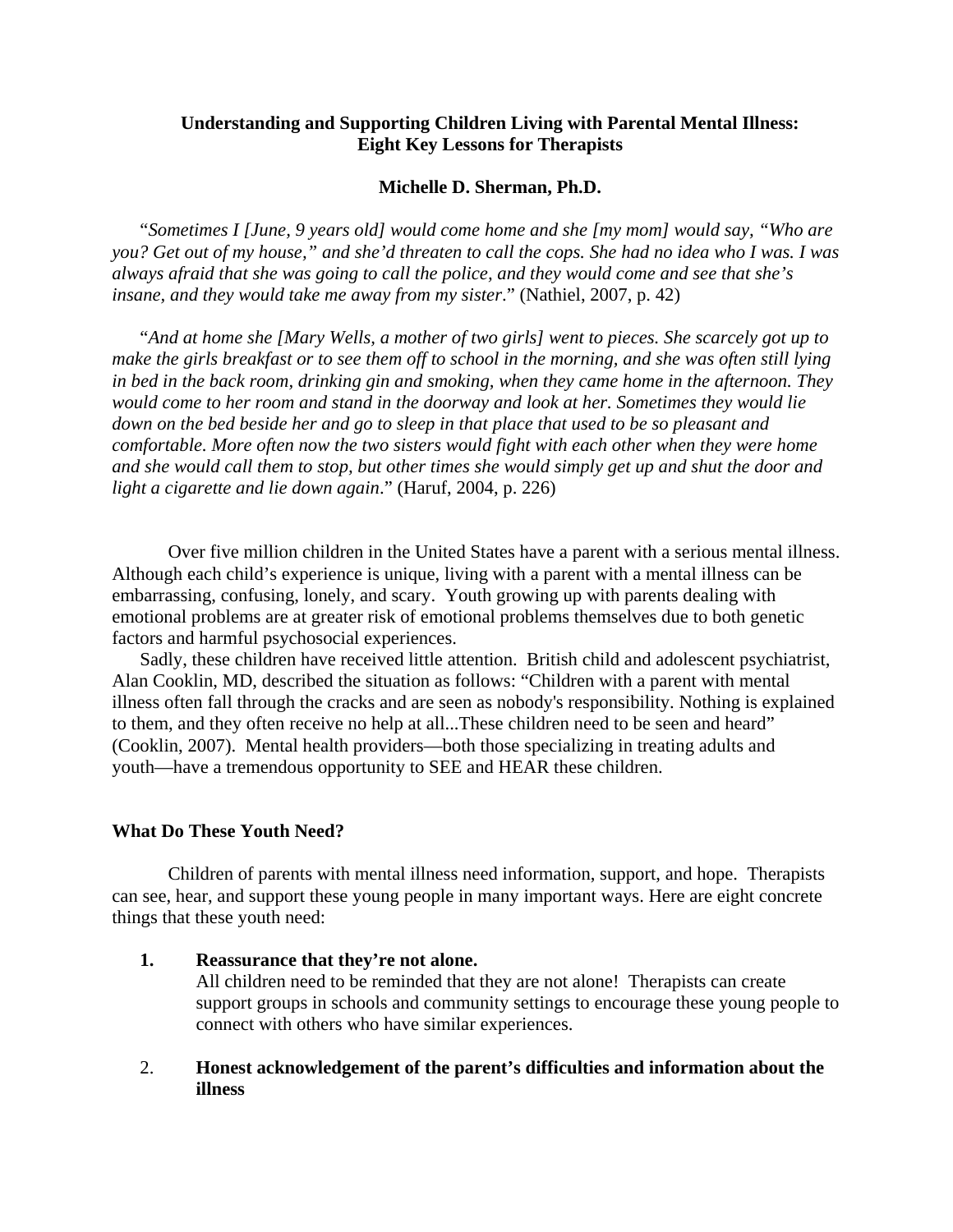Help families talk openly about struggles they face instead of perpetuating the secrecy and shame that often surround mental illness. People (children especially) fear what they do not understand. Children need to know: What is going on? Why is this happening to me? How can I make my parent better? Will I be like my parent some day?

## **3. To be told that they are not to blame.**

It's reassuring for children to be told that they didn't do anything wrong! Sending this message clearly and consistently can relieve considerable guilt and shame among children.

## **4. To know that the parent loves them.**

Reminding young people that their parent cares about them can be comforting. Sometimes parents behave in rejecting ways that can be confusing and hurtful to the child—or parents are so consumed with their own problems that they're unavailable for their children. Encouraging youth to consider that their parents are probably "doing the best they can" under the circumstances can be useful.

# **5. To be able to be kids.**

Due to the family's preoccupation with the parent, some youth are given excessive responsibilities such as childcare for younger siblings, household chores, and even managing the parent's behavior and medications. It's important for children to be able to get away from the heavy burdens from home and just have fun.

### **6. Safe people to talk to.**

All youth need support from healthy adults and teens in their extended family, community, school, and church. Mental health professionals can be powerful sources of support; we can also connect children with others in their families/communities who can provide assistance long after we're out of the picture.

### 7. **Empowerment**.

Children want to be helpful. Although we want to discourage children from believing they can "fix" their parent, we can brainstorm with the children about small, specific ways in which they can support their parent…such as playing cards together, sending a kind email, or cleaning his/her room without being asked!

### 8. **Hope**.

Remind children that things probably won't always feel this tough, and that many effective treatments are available for their parent. Recovery from serious mental illness is possible!

In my personal life, I've written a book for these children (along with my mother, a teacher) titled: